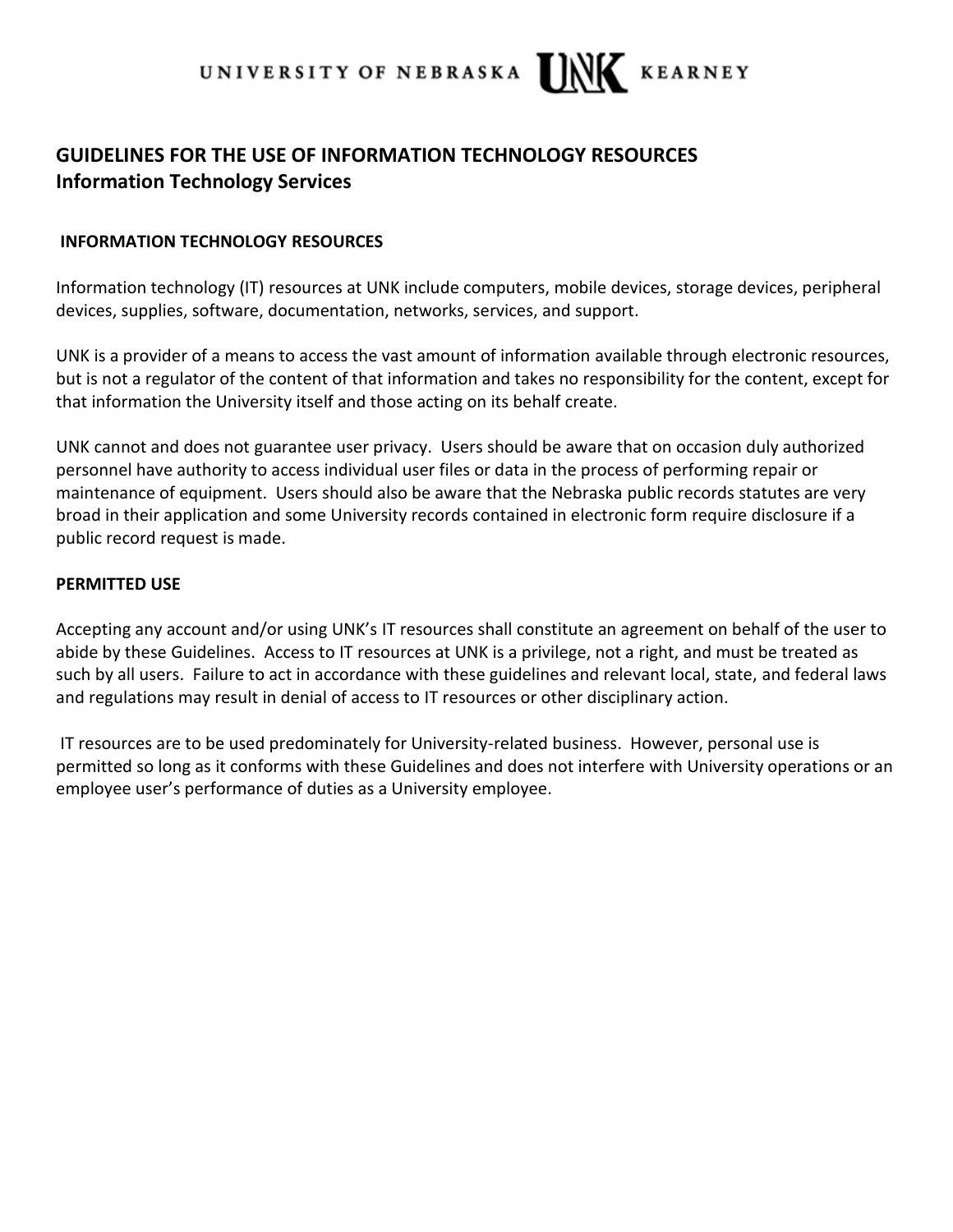#### LINK UNIVERSITY OF NEBRASKA **KEARNEY**

## **MISUSE OF INFORMATION TECHNOLOGY AND NETWORK SYSTEMS**

Misuse of University IT and network systems is prohibited. Misuse includes the following:

- A. Attempting to modify or remove IT equipment, software, or peripherals without authorization.
- B. Accessing without proper authorization computers, software, information, or networks to which the University belongs, regardless of whether the resource accessed is owned by the University or the abuse takes place from a non-University site.
- C. Taking actions, without authorization, which interfere with the access of others to information systems.
- D. Circumventing logon or other security measures.
- E. Using information systems for any illegal or unauthorized purpose.
- F. Personal use of information systems or electronic communications for non-University consulting, business or employment, except as expressly authorized by Section 3.4.5 of the Bylaws of the Board of Regents.
- G. Sending any fraudulent electronic communication.
- H. Violating any software license or copyright without the written authorization of the software owner.
- I. Using electronic communications to violate the property rights of authors and copyright owners.
- J. Using electronic communications to harass or threaten others, so as to interfere with the educational or employment experience.
- K. Using electronic communications to disclose proprietary information without the explicit permission of the owner.
- L. Reading other users' information or files without permission.
- M. Academic dishonesty.
- N. Forging, fraudulently altering or falsifying, or otherwise misusing University or non-University records.
- O. Using electronic communications to hoard, damage, or otherwise interfere with academic resources available electronically.
- P. Using electronic communications to steal another individual's works, or otherwise misrepresent one's own work.
- Q. Using electronic communications to fabricate research data.
- R. Launching a computer worm, computer virus or other rogue program.
- S. Downloading or posting illegal, proprietary or damaging material to a University IT resource.
- T. Transporting illegal, proprietary or damaging material across a University network.
- U. Violating any state or federal law or regulation in connection with the use of any IT resources.
- V. Personal use of any University information system to access, download, print, store, forward, transmit or distribute obscene material.
- W. Using another's ID or access codes without permission of the appropriate System Manager.
- X. Creating a web page or similar service using or attached to UNK IT or network resources that does not comply with UNK's Web page guidelines.